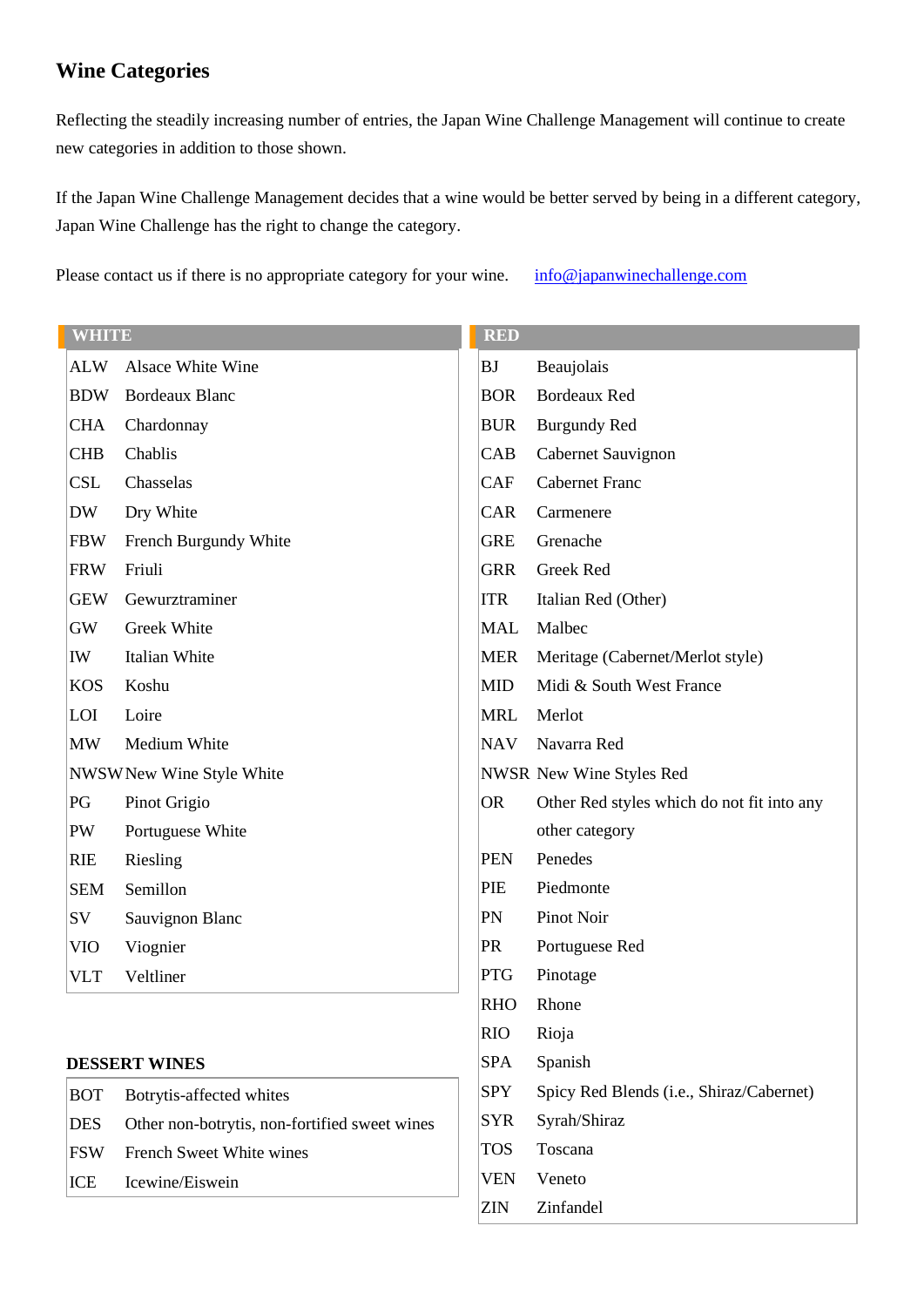| <b>MUS</b> | Sweet Muscats (non-fortified excluding low |
|------------|--------------------------------------------|
|            | alcohol)                                   |
|            | $ TOK$ Tokaji                              |

### **FORTIFIED**

| FMU - | Fortified Muscats e.g. Beaumes de Venise and    |  |
|-------|-------------------------------------------------|--|
|       | Liqueur Muscat                                  |  |
| FOR - | Other fortified wines                           |  |
| MAD   | Madeira and wines of a similar style to Madeira |  |
| POR.  | Port and wines of a similar style to port       |  |
| SHE   | Sherry and wines of a similar style to sherry   |  |

#### **FRUIT WINE**

| FW | Fruit Wine, wine made from natural fruit other |
|----|------------------------------------------------|
|    | than grape                                     |

#### **SANGRIA**

| <b>SAN</b> | Wine with natural aromas from citric fruits and |
|------------|-------------------------------------------------|
|            | cinnamon.                                       |

#### **VERMOUTH**

| <b>VER</b> | Aromatised/fortified wine flavoured with |
|------------|------------------------------------------|
|            | various botanicals.                      |

### **ROSE**

| DR   | Dry Rose                 |
|------|--------------------------|
| IFR. | <b>French Rose Wines</b> |
| MR   | Medium Rose              |

### **CHAMPAGNE / SPARKLING**

| $ $ CMP    | Champagne                     |
|------------|-------------------------------|
| FP         | <b>French Sparkling Wines</b> |
| <b>SPK</b> | Sparkling Brut and Extra Dry  |
| SPM        | Sparkling medium to sweet     |
| <b>SPR</b> | <b>Sparkling Rose</b>         |
| <b>SPS</b> | Sparkling Red                 |

### **ALCHOL-FREE**

ALF

Alcohol-free wine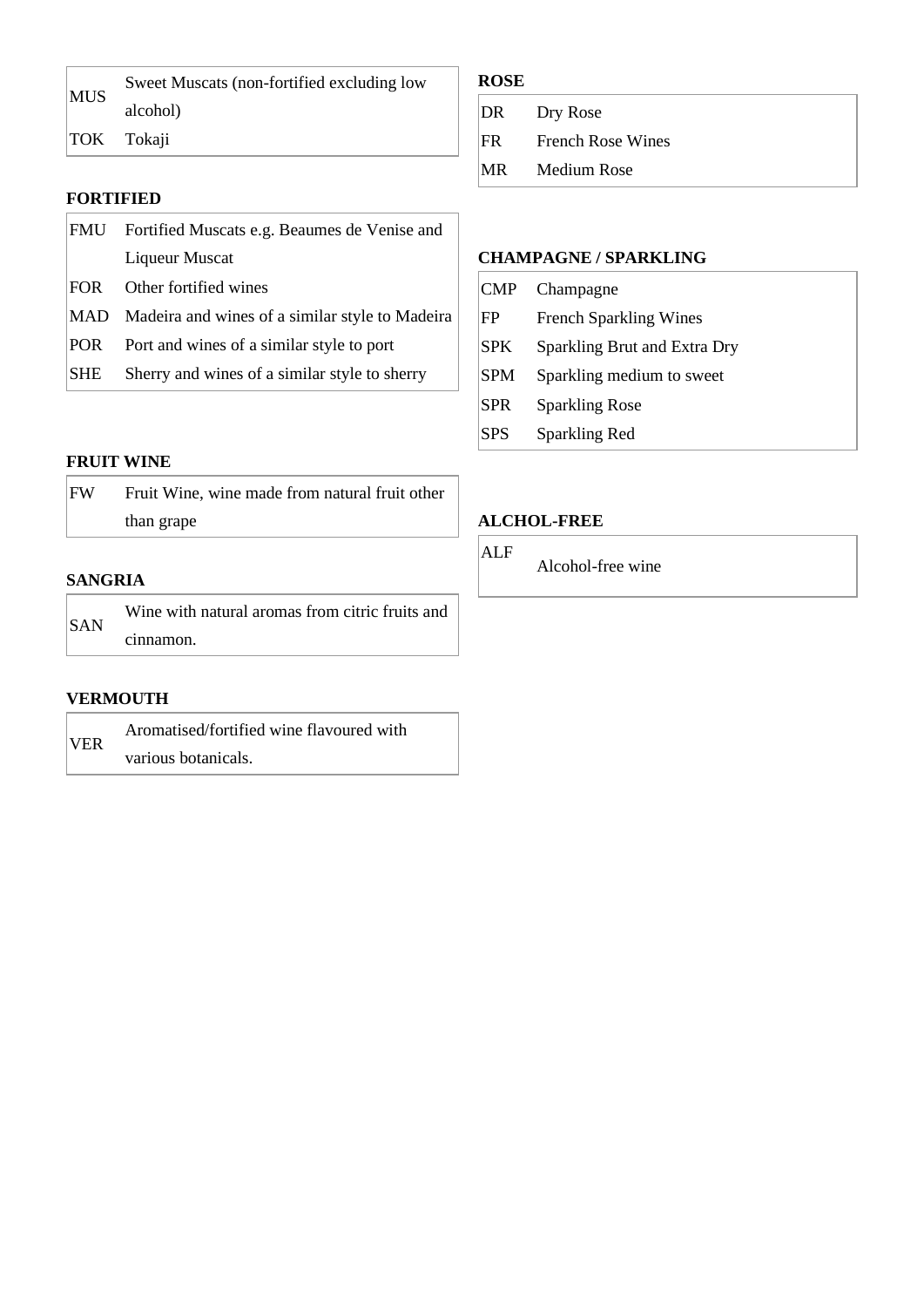# ワインカテゴリー表

エントリー数の増加を反映し、ジャパン・ワイン・チャレンジ事務局は下記以外にも新しいカテゴリーを追加していきます。

ジャパン・ワイン・チャレンジ事務局は参加ワインのカテゴリーを最適なカテゴリーへ変更する場合がございます。

該当しそうなカテゴリーがない場合はお問い合わせください。[info@japanwinechallenge.com](mailto:info@japanwinechallenge.com)

| 白ワイン        |               | 赤ワイン       |                       |  |
|-------------|---------------|------------|-----------------------|--|
| <b>ALW</b>  | アルザスの白ワイン     | BJ         | ボジョレー                 |  |
| <b>BDW</b>  | ボルドーの白ワイン     | BOR.       | ボルドーの赤                |  |
| CHA         | シャルドネ         | BUR        | ブルゴーニュの赤              |  |
| CHB         | シャブリ          | CAB        | カベルネ・ソーヴィニョン          |  |
| <b>CSL</b>  | シャスラ          | CAF        | カベルネ・フラン              |  |
| DW.         | ドライ白ワイン       | CAR        | カルメネール                |  |
| <b>FBW</b>  | ブルゴーニュ地方の白ワイン | <b>GRE</b> | グルナッシュ                |  |
| <b>FRW</b>  | フリウーリ         | GRR        | ギリシャの赤ワイン             |  |
| <b>GEW</b>  | ゲヴェルツトラミネール   | ITR I      | イタリアの赤ワイン、その他         |  |
| GW          | ギリシャの白ワイン     | MAL        | マルベック                 |  |
| IW          | イタリアの白ワイン     | MER        | メリテージスタイル/カベルネ、メルロ種主体 |  |
| <b>KOS</b>  | 甲州ワイン         | MID        | フランスの中央および南西地方のワイン    |  |
| LOI         | ロワールの白ワイン     | MRL        | メルロ                   |  |
| МW          | 中口の白ワイン       | NAV        | ナヴィラの赤                |  |
| <b>NWSW</b> | 新しいスタイルの白ワイン  |            | NWSR 新しいスタイルの赤ワイン     |  |
| PG.         | ピノ・グリージョ      | OR.        | 他のカテゴリーのいずれにも属さない赤ワイン |  |
| PW          | ポルトガルの白ワイン    | PEN        | ペネデス                  |  |
| <b>RIE</b>  | リースリング        | PIE        | ピエモンテ                 |  |
| <b>SEM</b>  | セミヨン          | PN         | ピノ・ノワール               |  |
| SV          | ソーヴィニョン・ブラン   | PR         | ポルトガルの赤ワイン            |  |
| VIO.        | ヴィオニェ         | PTG        | ピノ・タージュ               |  |
| <b>VLT</b>  | フェルトリナーワイン    | RHO.       | ローヌ                   |  |
|             |               | RIO        | リオハ                   |  |
|             |               | <b>SPA</b> | スペインワイン               |  |
|             | デザートワイン       | <b>SPY</b> | スパイシーな赤ワイン、シラーズカベルネ等  |  |

SYR シラー/シラーズ

ZIN ジンファンデル

TOS トスカーナ VEN ヴェネト

| <b>BOT</b>  | 貴腐ワイン                       |
|-------------|-----------------------------|
| <b>IDES</b> | その他の甘ロワイン/貴腐および酒精強化を除く      |
| ∣FSW ⊺      | フランスの甘口白ワイン                 |
| ICE         | アイスワイン                      |
|             | MUS 甘口のミュスカ種(低アルコールを除く酒精強化) |